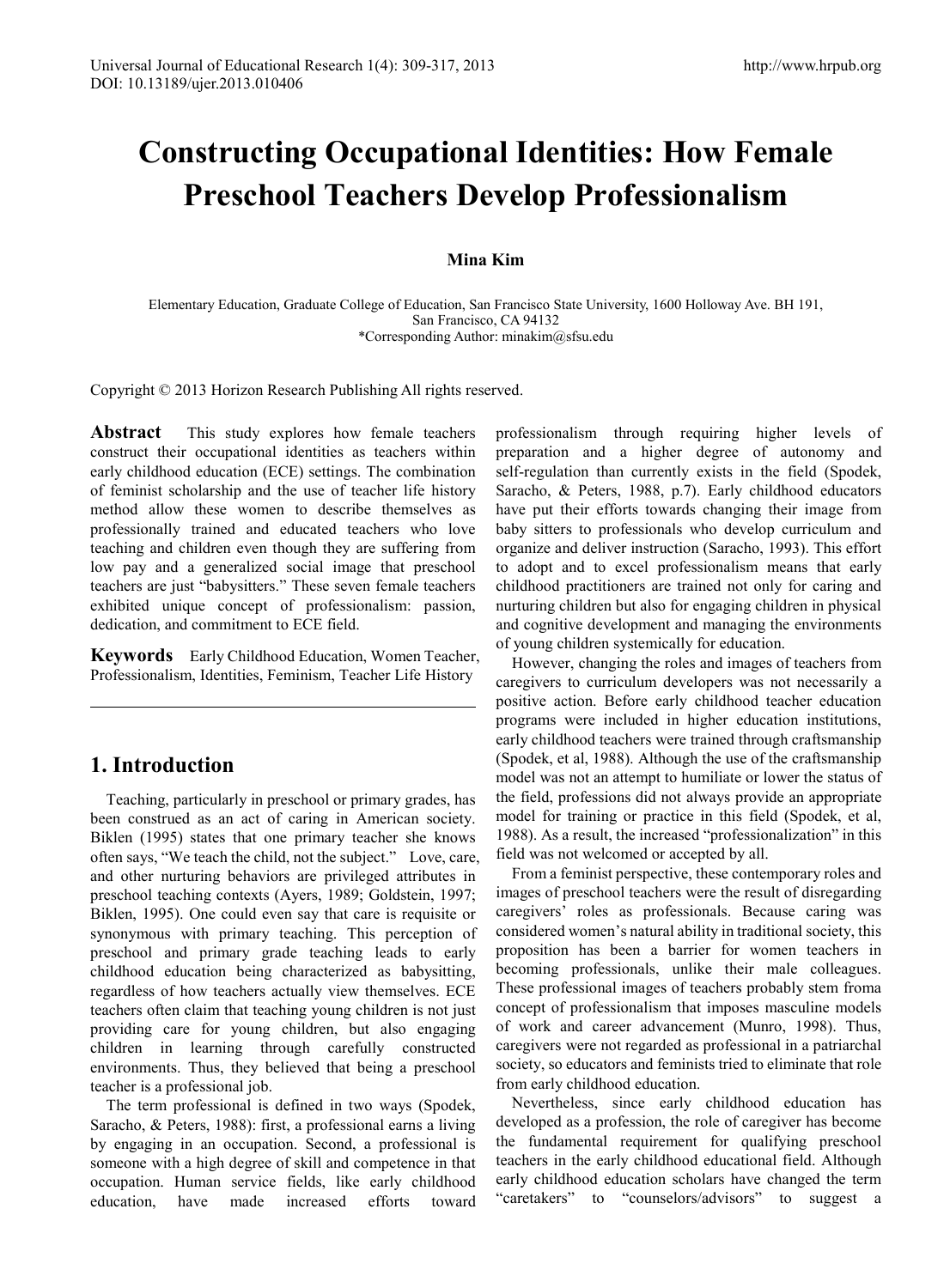professional image, the core meaning of this role is the same as "caregivers." Consequently, it is possible to speculate that the role of caregiver imposes biased images of preschool teachers as babysitters and results in constraining them from being professionals in a patriarchal society. Unfortunately, the image of preschool teachers as babysitters has changed little over the last century. As a result, female teachers themselves are still suffering from perceptions of the low status of professional knowledge in education, and from the lack of respect for, and control over, educational disciplines due to the very fact that this is a female dominated field that only "cares" for children (Goldstein,1997).

During the last decade and with the influence of feminism, western historians who called teaching a 'semi-profession' have shifted their emphasis from focusing on the limitations of professionals in female 'ghettos' to exploring the proto-feminist implications of "all-female" professions like nursing and social work and comparing them to male professions (Weiner &Kallos, 2000). Thus, feminism, which encourages rethinking and redefining women in society, looks at female teachers and its teaching profession from different perspectives, but has rarely been applied to ECE. Feminist research does not blame women teachers for their socially and politically disadvantaged status relative to their male counterparts, but criticized socially prevalent patriarchal ideas. Feminist research presented that women started working in the ECE field, not because they were good at rearing children, but because they were guided to the field because they were women and mothers of children (Black, 1989; Coffey &Delamont, 2000; Munro, 1998).

Educational researchers hasargued that women teachers are influenced by the professional, cultural, and historical contexts of the educational sector in which they are located, no matter where they work: either in the female-dominated preschool or the male-dominated gymnasium (Weiner &Kallos, 2000). In this context, this study aims to interpret female ECE teachers' perceptions of their profession according to feminist perspectives, and focuses on the female teachers' own voices about these social and political issues related to their professionalism.

## **2. Methodology**

As a means of understanding female teachers' occupational identities, a life history method was used to collect and analyze teachers' narratives. Scholars who support personal narrative and life history inquiries view these methods as vehicles for interpreting and understanding the nature and quality of teaching (Carter & Doyle, 1996; Gubrium& Holstein, 1997). Life history research methodology not only focuses on individual life stories, but also represents social, political and historical entities.Dhunpath (2000) believes that "writing biographies are indeed trivial pursuits, without a clear focus on this contextual intersection of life in relation to history, social science, education, feminist, and minority perspectives"

(p.545-546). Biographies and other forms of life writing can enable the reconstruction and interpretation of subjectively meaningful features and critical episodes of a teacher educator's life within social and historical contexts. Moreover, life history methods allow readers to see the unities, continuities, discontinuities, images and rhythms of teachers' lives. From her point of view, the apparent value of this inquiry is clear: it allows educators to enter the subjects' lives and then understand their lives and work within broad social and political contexts.

This study employs feminist scholarship to analyze a way of understanding how feminist perspectives influence teachers and their actions as they think about their occupational identities. Little attention has been given to the gender issues of these teachers, despite the fact that the majority of teachers are female (Vuorikoski, 2001). Grumet (1981) notes that the sexual stereotyping and gendered occupational structures resulting from the rhetoric of "women's true profession" represents women teachers as objects of knowledge, and rarely as subjects. From a feminist point of view, studying the lives of women teachers' becomes a means of encouraging women teachers to reflect on their lives and educational experiences for the purposes of making explicit their taken-for-granted assumptions about education (Coffey &Delamont, 2000; Munro, 1998). The term "feminization" of teaching not only means the gradual increase in the numbers and proportions of women teaching in most school systems, but also embodies female teachers' low status and payment within patriarchal systems (Acker, 1989; Prentice &Theobald, 1991). Feminism has taught educators to explore the history of teachers from the point of view of the women who have taught school, and to perceive the structures that oppress women teachers within education (Middleton, 1989; Prentice & Theobald, 1991). Little attention has been given to these teachers' gender issues, despite the fact that the majority of teachers are female (Vuorikoski, 2001). In the following, the process of data collection and analysis is described.

#### **2.1. Study Participants**

Seven female teachers were invited to participate in this study as a purposeful sample of preschool and kindergarten teachers. The seven female teachers taught full time in diverse types of preschools or kindergartens in a small, mid-western town where a large university was located. Recruiting preschool teachers required many considerations, because the nature of their age, generation, personal background, type of working environment, and teaching experience made remarkably different stories related to their identities and teaching practice.The ages of the teachers were between 23 and 60 years old, and so the range of their teaching experiences was wide: novice to 36 years. One teacher worked with kindergartners, five worked in the three to five multi-age groups, and one preschool teacher taught two- year-olds. In spite of efforts to represent diverse backgrounds of informants, their racial backgrounds were all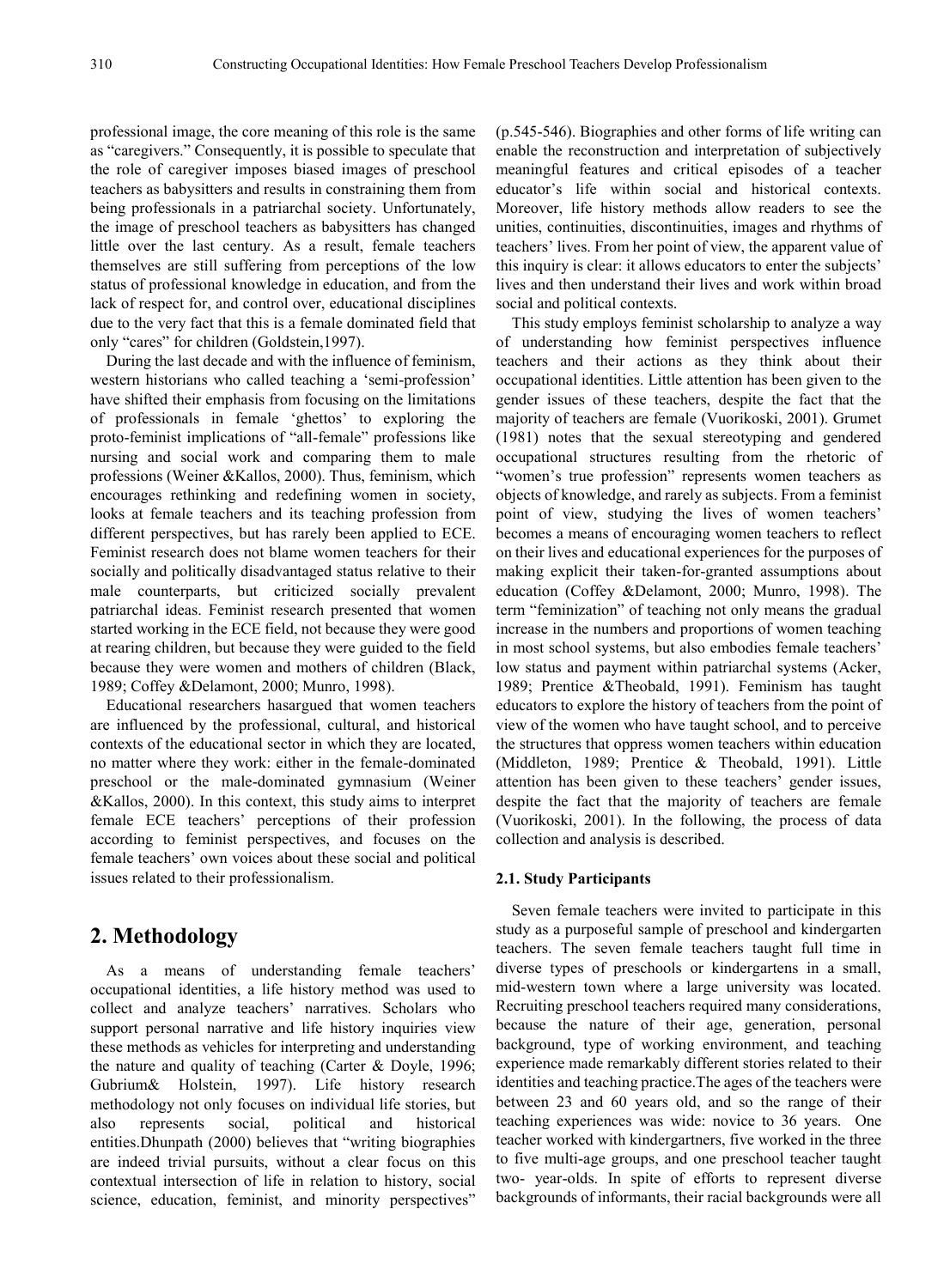European-American. The four childcare centers where the participants were working were located in the east part of town, which is a high-income area, and the rest of them were located inareas that were of relatively low income. In order to protect their privacy and confidentiality, the teachers are all referred to by pseudonyms.

#### **2.2. Data Collection**

Preliminary emails were used to establish their personal backgrounds, such as birthplace, college degree, the years of teaching experiences, and family background. The reason for distributing questions via email was to gain a sense of their life experience and to prepare follow-up questions to enrich our first interview.

Each of the teachers was interviewed three times and each interview lasted approximately one hour. All interviews were audiotaped and field notes were taken if needed. The three open-ended interviews of each teacher were organized around three areas: (1) personal life histories and occupational histories, (2) teaching practices and pedagogies, and (3) social perception about women as teachers. However, topics were often interwoven during the interviews, so it was impossible to keep one topic separated from another. Although teacher life history methodology invites teachers to tell their stories (Munro, 1998), in reality, few can easily talk about their life histories in front of a stranger. Therefore, ten guiding questions were developed to engage the teachers in telling their life histories, how they decided to become preschool teachers, and how they reflected upon their struggles or negotiations as female teachers within the context of social and educational difficulties. Yet, these questions were tentative because they were varied according to each teacher's story. Reviewing the previous interview transcript for each informant modified each set of interview questions used. Therefore, each interviewee had different emphases based on their own stories.

Observation was employed to discover how the revealed occupational identities of the female teachers were implemented into their everyday practice. I observed the seven teachers in their classrooms a total of three times each. The observations were usually made in the morning and scheduled in-between each interview. Thus, some questions and issues raised during observations were discussed later. Assuming that the participants were the best interpreters of their own actions and experiences, their comments and explanations were useful in understanding the relationships between their occupational identities and practice.

#### **2.3. Data Analysis**

The constant comparative method was used in data analysis (Glaser & Strauss, 1975; Goodman, 1988b; Merriam, 2001). The interviews were transcribed verbatim,on a daily basis including pauses and laughter. The narrative analysis method employed for the present study used structural and deconstructive feminist perspectives to

interpret and analyze data. Because this study focuses on finding female teachers' occupational identities constructed within a patriarchal values systems, the feminist perspective offers a powerful theoretical position to understand the formation process of female teacher's identities and how these identities are integrated into their classroom lives. The influence of recent feminist literary analysis has led to an interest in discourse and to a consciousness of the construction of historical texts as narratives open to interpretation and analysis, rather than simple reflections of a fact that happened in past (Weiler, 1992, p.39). From this perspective, applying the feminist discourse to this study provided a chance to reveal the problems and the struggle to create gendered selves of female teachers in their professions.

## **3. Results**

The female preschool teachers in this study expressed their experience of dealing with an identity based on how the public looks at teachers of young children because preschool teachers' clients are the youngest children and preschool teachers are placed at the bottom of the ladder of the teaching profession (Goodman, 1988). As one way of gaining respect and professional status, a profession serves powerful groups of people in society (Lanier & Little, 1986 cited in Goodman, 1988, p. 45). From this perspective, teachers serving children-- a powerless group in society-- have few opportunities to build effective and prestigious relationships with powerful groups of people (Goodman, 1988). Moreover, even within the teaching profession where the work is reasonably similar for men and women, female teachers predominated in the lower grades and males in the higher grades (Carter, 2002).All participants of this study related in that they are not seen as "teachers" in many social situations.

#### **3.1. Teacher Roles Babysitting vs. Facilitators**

The female teachers in this study suffered predominantly from the social babysitter image. Even parents sometimes assumed that preschool teachers were not much different from babysitters; making it so the female preschool teachers encountered many cases that made them feel like babysitters. Grace, who ran her own family daycare center, was often faced with parents who assume that she is babysitting:

Last time, I met a parent who used to send his children to my daycare center. He asked me, "Are you still babysitting?" Gosh. so, I said to him strongly, " I've never babysat, and I will not. I just provide a quality care for children at my home." But, you know, they (people and parents) don't understand what early childhood education is. That's why they think we are babysitters. I think we need to get people involved to change people's conceptions of ECE.

Because Grace provided the family daycare in her house from 6 am to 6 pm, five days a week, her community more often considered her as babysitter. Yet, Grace had never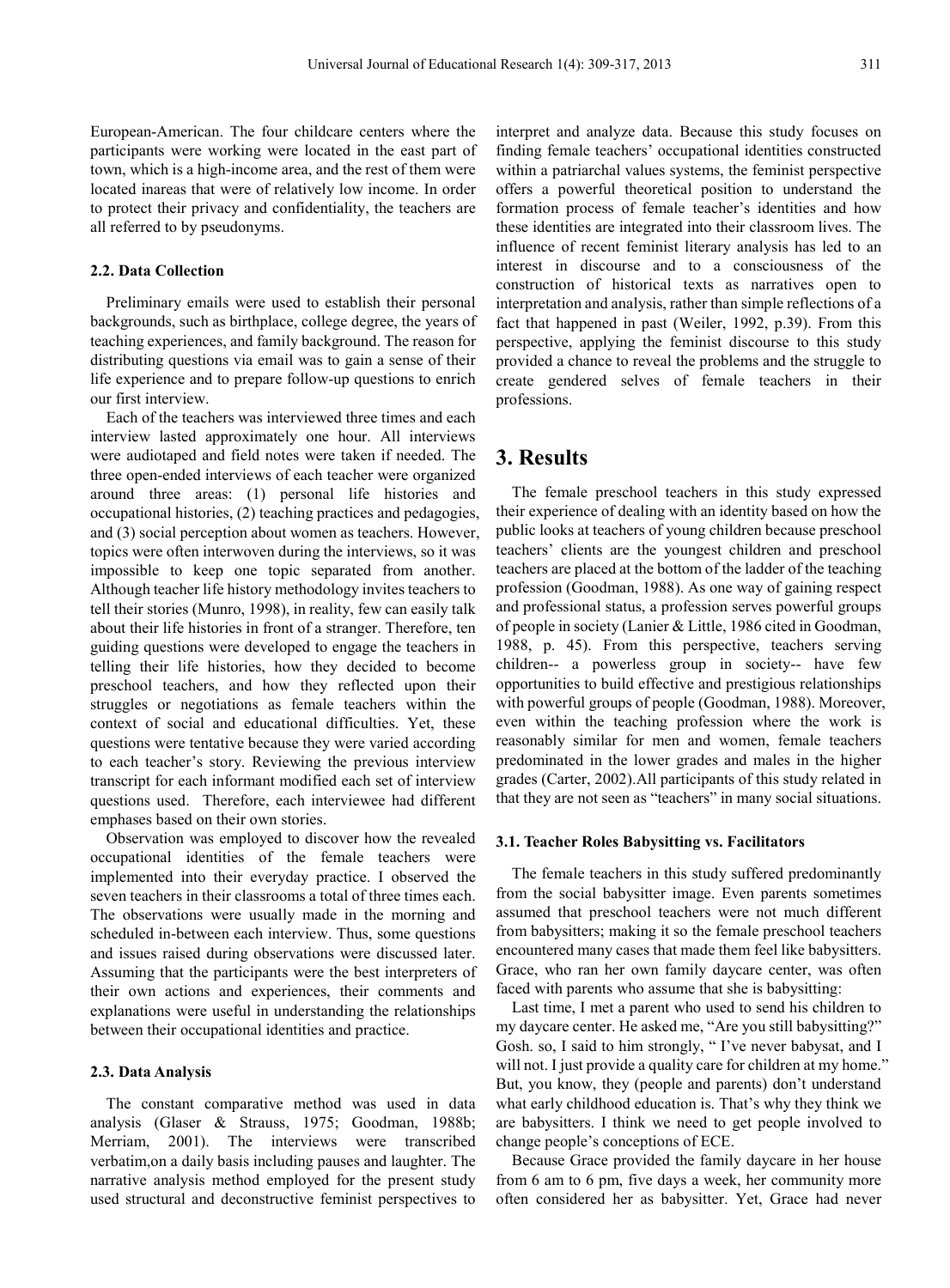thought about her role for children as simply a caregiver. If she had, she probably would not have attended junior college to get an Associate Degree in Early Childhood Education and renewed the license of her family daycare center every three years. Grace was proud of herself because she believed that she took her role as a teacher seriously and acted professionally. Thus, the babysitter image offended her and affected her confidence as a facilitator in the classroom. Ashley explained the differences between babysitting at home and teaching in a preschool setting:

Baby-sitting is putting children in front of TV while you read a book or just watch them. Teaching young children is a lot different from that. Teachers know children's developmental process and based on these, we are taking care of children, and providing environments for what they can do, so that children can learn and experience a lot of things they cannot do at home because these activities would take a lot of time, space, and energy,causing parents' inconvenience.

The statement, providing learning environments for young children, shows the teaching role of preschool teachers as opposed the role of a babysitter. Preschool teachers put a lot of effort into developing activities to encourage learning and to assess individual children's physical, social, and cognitive development. My observations with the seven preschool teachers verified this statement. This is one of Ashley's classroom observations:

(8:45 am) Ashley was interacting with several children. Today, Ashley put some dot-markers and papers on one table (art area). On a sensory table, she put rice; last time, children played with beans on the sensory table. She prepared papers with several holes and strings in a manipulative area. She told me that they are going to make an Easter Basket. Easter is one week later, so they are going to prepare for the holiday even though they don't have any special event in this center (this is a church-based center). Whenever a child came in with a parent, Ashley approached the parent and child and said hello to them. Most of the time, Ashley had a short conversation with the parents. Right after the parents left, Ashley approached any child who did not find an interesting activity yet, and guided him/her to do new activities she provided today.

(9: 27 am) Ashley hung some Easter Baskets on the ceilings. Depending on the wishes of the children, they could take the basket home or let Ashley hang it in the classroom. Ashley softly asked individual children what they wanted.

This observation demonstrated the teaching materials and activities newly displayed by Ashley and her interaction with children and their parents. The observation shows the role of a preschool teacher as an administrator. As these preschool teachers are depicted from the previous observation, preschool teachers needed to manage the class in every aspect: corresponding with parents, interacting with children, providing a learning environment, and fostering children according to their personal needs. In spite of these differences between babysitters and preschool teachers, the socially biased conception of preschool teachers is deeply

rooted as Ashley explained:

People, even parents, don't realize how an infant/child develops and they just don't understand that we preschool teachers learned about it and consider it in our teaching. They don't know how important our role is to child development.

This comment highlights the difference between babysitter and preschool teacher in knowledge of child development. Florence, who had been working in a preschool setting for 36 years, also supported Ashley's point of view:

I don't think the general public or parents really understand what the early childhood education profession is. I don't think they understand CDA (Child Development Associate credential). This 12 credit hour certificate program mainly focuses on early growth and development. To become a preschool teacher, you (general you) have to take these classes at least. So, we know how important children's development is and how interrelated their development and learning needs are. However, people don't understand how important this age is because they don't know how much children can be changed in the early years.

Florence explained that the basic qualification for being a preschool teacher is to possess knowledge and information on child development. Since Florence has had experience in staff development as a director, she emphasized the importance of acquiring the CDA degree, which stresses child development. Both Ashley and Florence agreed that the public, especially parents, do not recognize that becoming a preschool teacher requires knowledge-based caring for children's whole development. Although both of them made similar points, their discussion was a bit different. Ashley discussed the importance of organizations and administrations whereas Florence emphasized the importance of knowledge towards child development. The women lamented this lack of public understanding of the genuine meaning of educating young children.

#### **3.2. Teaching instruction-Content vs. Experience**

Engaging children in learning and helping them to find their own interest are the most important principles of early childhood education (Katz & Chard, 2000). Yet, it is paradoxical that, according to this idea of education, preschool teachers are definitely not professionals because they don't teach subject knowledge. Considering early childhood education as a readiness for school to learn the 3Rs results in disregarding the importance of education for young children. This misconception of early childhood education downplays the role of the preschool teacher for children's learning. Because those who are not familiar with early childhood education do not see that preschool teachers deliver knowledge and teach subjects, they regard teaching young children as nothing but caring. However, Joan had a different perspective on preschool teachers:

Teaching younger kids requires special talents and patience to do this job. So I can see myself as professional,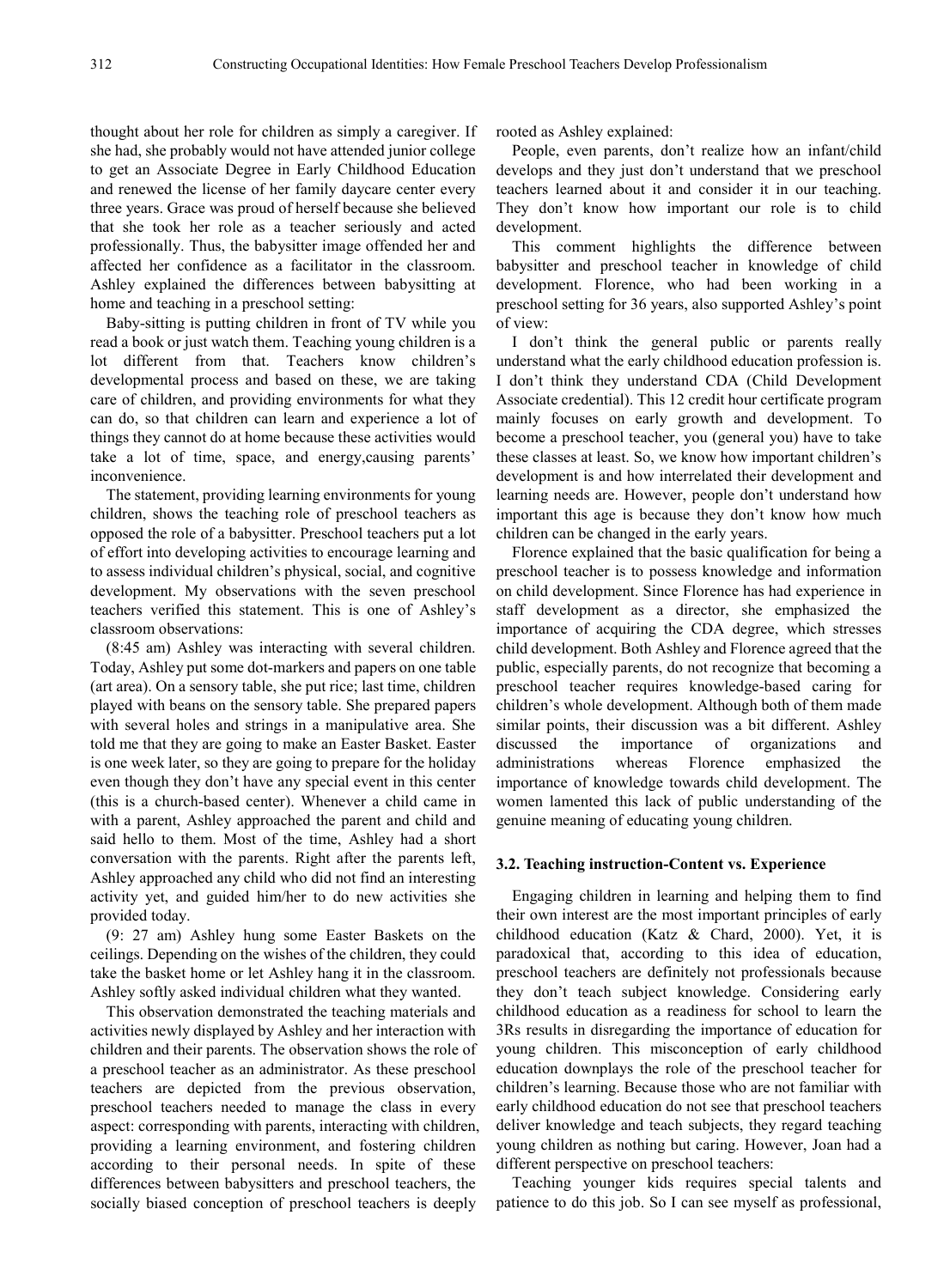because I can do this job with a good attitude. I can accomplish what I have to do, and I have my goals about what I need to do and I do it! That's why I can consider myself as professional as well as other preschool teachers, because I do what I need to do appropriately.

In Joan's view, early childhood education teachers are very patient people because they must manage groups of young children and foster young children in productive learning activities. According to Piaget, two to seven year old children on average are located in a preoperational developmental stage. The cognitive development of children in this stage is still influenced by perceptual activities so that their actions can be internalized via representational functions, but their thought is still tied to perception (Wadsworth, 1996, p. 66). Understanding and teaching young children who learn in sensor motor and preoperational ways requires special training and patience. Because Joan knew about child development and was practicing her knowledge, she considered herself as a professional.

Joan's example clarifies how the female preschool teachers in this study suffered from a conflict between public images of preschool teachers and their actual roles of preschool teachers. As these preschool teachers reported, the misunderstanding of early childhood education distorted the images of preschool teachers equating their roles to those of babysitters. Teaching young children has been historically considered a woman's job from its inception (Goldstein, 1997), and this idea of women's work has prevented people from challenging the image of preschool teachers in a patriarchal society. In a patriarchal society men define women's nature and their work, and women's work could never achieve professionalism, which was reserved for men. Women teachers' efforts in the classrooms have been seen as *women's work*, which is therefore inferior to the work done by men (Carter, 2002). The roles of *good* mothers has also never been associated with professional in masculine society because as Alice Kaplan explains it, "if teaching is natural, it must be 'too easy to be of much value" (Munro, 1998, p.3).

These female preschool teachers demonstrated what preschool teachers' roles should be like in practice. In particular, the teachers' interactions with children were elaborated and articulated so that the female teachers could handle young children. Preschool teachers' professional ways of teaching young children provide finely organized learning environments where children can investigate their own world. Unless the misunderstanding of the teachers' role in early childhood education is corrected, female preschool teachers will continue to struggle for professional recognition. The following theme explores how the lower socioeconomic status of preschool teachers contributes to the image of semi-professionalism of preschool teachers.

#### **3.3. Socioeconomic Status and Babysitting**

Teachers of younger children are the lowest-paid, least valued, and lowest-status workers in the social structure, because they exercise little control over the profession and

implement few meaningful values in a patriarchal society (Rensenbrink, 2001; Weiner &Kallos, 2000). The lower salary demonstrates their lower social status as preschool teachers. Some female preschool teachers in this study cannot afford to their independent living. Joan with a college degree in Elementary Education major worked in a head start program and was living with her mother because she could not afford to pay her rent by herself:

I can't live by myself with this salary because I have to pay my student loan, credit card bill, and a car payment. So, I can't afford my own place and I live with my mother.

According to Katz (2004), average wages for preschool and childcare are about \$16,000 per year. These informants' salaries varied depending on the type of childcare center (private or public), the years of teaching experience, and degree of Teacher Education (college degree or certificate). These preschool teachers definitely make less money than elementary school teachers. The reality of a low salary forces some female preschool teachers to live under extreme hardship. Thus, Joan had to receive some support from her family. Even Ashley, who had worked in the same preschool for 12 years, stated that after her family found out how much she made as a preschool teacher they expressed their disbelief: how she could live on that salary. A preschool teacher cannot be a breadwinner for a family. Among these seven informants, five were married and their incomes were not the primary financial support of their family. They all agreed that they were lucky that their husbands made enough money so they could remain as preschool teachers. Emma explained:

If I were a single woman, I'd have to have a roommate or probably live with my mom (Laugh), because I could not support myself as a preschool teacher. I make less than 20,000 a year, so I owe more money than I can make now. Fortunately, my husband makes enough money, so I can do what I love to do, which is teaching young children.

Joan fits Emma's hypothetical example: the single preschool teacher living with her mother because of low income. Another teacher, Florence, explained that another important reason for her to choose becoming a preschool teacher was because she did not need to worry about finances for her family because of her husband. Florence added:

Because my husband always made good money, I just decided to be a preschool teacher and I felt "this is where I was needed," so I just decided to stay in preschool.

The financial support Florence received from her husband influenced her to willingly choose working with young children. Thus, the financial support of husbands plays a critical role for a woman who wants to be a preschool teacher. In a patriarchal society women are expected to depend upon their husbands financially. The inadequate income of preschool teachers is the result of this social belief and also appears to keep them within the established system. Female teachers who do not have a primary income from husbands have to find a secondary financial source to sustain their profession. Jane explained:

Unfortunately, there are some teachers here (in her center)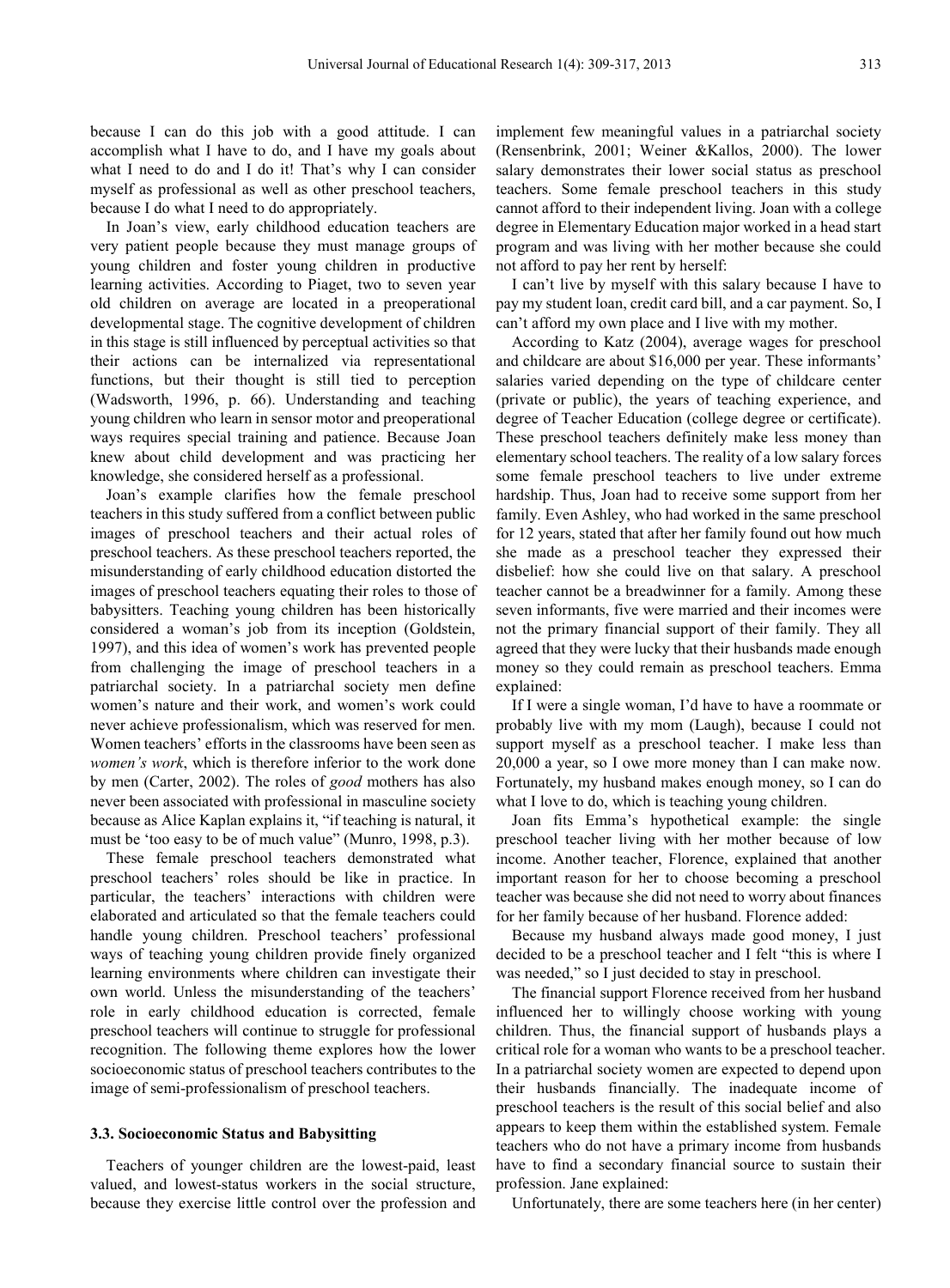who have to be babysitters because they did not make enough money for a living. That's not right. They babysat for not extra money, but enough money. In my case, I can concentrate on my job I like, because my husband makes pretty comfortable money for a living. I am very lucky because I was not put in that position. However, my husband would like to retire after 7 years, and it would be nicer if I would be making a little bit more than now.

Some preschool teachers who are economically stressed have to work more as babysitters to make enough money for a living. Preschool teachers never officially offer this service, but they often accepted the request because of financial reasons. Parents and even preschool teachers take preschool teachers' babysitting for granted. Though none of the preschool teachers viewed their role of teaching as babysitting, the fact that some preschool teachers have to babysit for a living probably confirms the babysitter image of preschool teachers in society. Although they refuse to be seen as a babysitter, babysitting for children in their classroom is an unfortunate but easily available resource to solve their financial problems. Thus, the majority of preschool teachers claim that their role of preschool teacher is not equivalent to babysitting, but nobody censures them for babysitting for financial reasons.

#### **3.4. High Turnover Rates and College Degree**

The low income earned by the preschool teachers caused other serious problems, encouraging non-professionalism in early childhood education. For example, one of the main problems is teachers' high turnover rate. Joan explained:

That's why Head Start has such a high turnover --because for preschool teachers, it's easy to find a job in which the payment is more than that of preschool teachers and that's why there is high turnover. Who can blame them?

According to Spencer (1986), the reason for high dropout rates among first-years teachers is that they realize that better pay and more prestige are found in other fields. According to Florence, the Head Start program has good health benefits and good retirement benefits compared to other private childcare centers, so she tried to go back to Head Start, but, there was no available job at that time and she stayed in a private preschool. However, Joan, who still taught in a Head Start program, claimed that there is high turnover even in that program, which is funded by the State and federal government. This high turnover rate causes serious impact on preschool children and teachers. Ashley explained:

Yes, there is a high turnover in this field and it causes a serious influence on children. Some of children like infants and toddlers were so affected by teachers' changing because they need a primary caregiver for their emotional development, so teachers need to consistently work for children… but, it's hard. Moreover, if someone quits at the middle of semester and a new teacher comes in; all the teachers have to consider the staff changing. That's complicated, you know.

Ashley points to a major issue in professionalism in early

childhood education. If preschool teachers easily quit in a short period, they cannot practically play a teachers' role and build strong relationships with children. Regarding the influence of staff changing on children's emotional development, recent studies discover that children who experienced frequent changing of a primary caregiver in daycare centers show serious anxiety (Katz, 2004; Stevenson, 2004). Frequent changing of teachers negatively influences other teachers as Ashley pointed out. Whenever a new teacher came in, the remaining teachers needed to train the new staff in what to do and how to interact with children in the classroom, because every classroom had different daily schedules and planned different activities based on lead teachers' curriculum and teaching styles. However, the lead teachers did not put much effort into new staff training because they were cynical about how long the new teachers would stay with them. They did not want to waste their time on new staff training, which might have to be repeated over and over.

The teachers have also suffered from another aspect of teacher qualification in terms of lower payment: *their college degree.* As a lead teacher, Jane had a Bachelor's degree in Early Childhood Education. However, her college degree did not increase her salary even though ECE encouraged acquisition of a college degree to become a lead teacher. Jane stated what bothered her with the relationship between her degree and income:

I make nothing here. What do I make a year? \$ 24,000 a year as a seven years experienced teacher! I have a college degree, which is the same degree a lot of public school teachers have, and probably I work longer hours than public school teachers do, but I don't make money like them. We have salary discussions all the time, but the administrators tell us, "Don't even HOPE to get what public school teachers do." What is it? Isn't it sad?

According to the National Education Association (1983), first year teachers could make \$3500 less than a starting salary for a college graduate in business administration (\$16,200), which was the next lower-paying profession (Spencer, 1986).This statistical poll indicated elementary through high school teachers' salaries in average. The salary of early childhood education teachers is a lot worse than that of elementary or high school teachers. Even though preschool teaching profession requires a college degree for becoming a lead teacher, her salary does not reflect this qualification at all. It seems meaningless to acquire a Bachelor's degree in Early Childhood Education to become a preschool teacher in this society money-wise. This tendency causes a serious professional problem which is loss of qualified and experienced teacher which is also related to high turn over rate issues. Not surprisingly, this profession is not like other levels of school system regarding health insurance and retirement benefits. Florence has been working in ECE for over 36 years, but she confessed that she did not want to recommend this profession to young people:

I'm looking back now, and I kind of regret remaining a preschool teacher.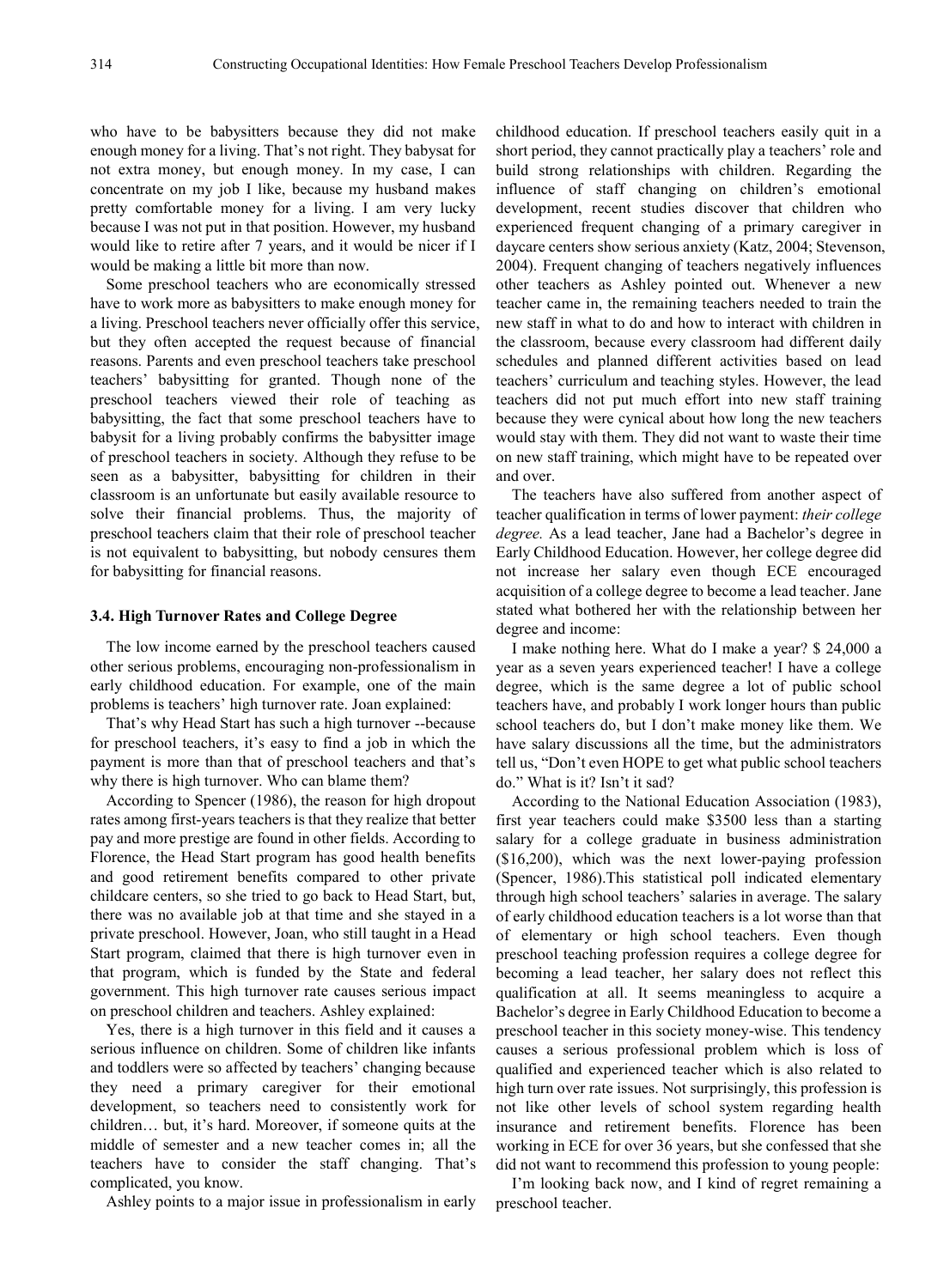I told my daughter and other girls I know, "Go to be an elementary school teacher!" I mean if you are single, you cannot support yourself with this salary. The situation of an elementary school teacher is much better because obviously they have more salary and benefits.

Throughout all the interviews and observation, Florence showed her passion for early childhood education and proved why and how she could stay in this profession for three decades. However, regarding the financial issue, even she regretted becoming a preschool teacher, not because of the job description of preschool teachers, but because of lack of financial support.

Interestingly, even though these teachers suffered and struggled with the social misconceptions of early childhood education and its teachers, they had shown a long-term commitment to this field. Although this profession did not reflect their efforts and qualification as a teacher in their salaries, they voiced that it did not mean that they loathed and undermined the early childhood education field. Jane, who sought her Bachelor's degree in Early Childhood Education at age 40s, described:

I did not think about the money when I chose this field, because I knew this is what I wanted to do and I did not have to support myself… If I decided to make money I would have been gone back to school or probably find a job I could make more money. Sometimes, I felt guilty because I haven't contributed financially to my family (Laugh), but I want to be here (teaching preschool).

Despite negative influence contributed from the lower income's, Jane's passion for teaching young children was strong enough to overcome the financial hardship. Emma, who desired to get a job in a public elementary school, expressed:

If I can pick either early childhood education or elementary in my master's program, I will probably pick ECE because that's where my heart is. I love children. I know, I want to make different statements and it sounds cheesy and fake, but you know I really do! It's a very attractive job for me. (pause) I asked to my husband, if I really like this job, can I stay even though I cannot make more money? He said it's okay if I like it; I have to do what I love to do. I really appreciate his support for my job even though I do not make good money.

Emma stated earlier that even after she could have taught in a public elementary school, she would like to teach young children like kindergarteners or first graders. Her attraction to teaching young children persevered even though the financial problem of this field was more serious than she thought. Emma showed her enthusiasm toward this job and it made her sustain in this tough field. It is important to acknowledge that these preschool teachers showed strong a commitment to their profession. While the financial situation for preschool teachers made them consider shifting to another field, it did not indicate that preschool teachers overlooked the importance of early childhood education and their role within it. On the contrary, these female preschool teachers evidently recognized the significance and value of

early childhood education. What these preschool teachers would value was fair payment for their professional labor that will make preschool teachers regarded as professionals in society.

## **4. Discussion**

Early Childhood Education, where the majority of teachers are women, is often regarded as semi-professional in society (Prentice& Theobald, 1991). As identified in this study, female teachers are suffering from perceptions of the low status of professional knowledge in education, and from the lack of respect for, and control over, education disciplines due to the very fact that this is a female dominated field. However, through these teacher life history interviews, seven female teachers explained how they confronted the social misconception of preschool teachers and developed a different conception of being teachers of young children and their professionalism as women teachers. Particularly, these teachers did not exaggerate the role of caring in teaching young children, nor diminish it in the role of preschool teachers' occupational identities. The informants did not consider the teachers' ability of caring related to their professionalism. Instead, they emphasized three elements of being professionals in Early Childhood Educational field: dedication, passion, and commitment. These teachers believed that dedication and commitment to ECE are more critical elements for shaping their professionalism. Moreover, seven women preschool teachers strongly stressed that their passion for *educating* young children was the main motivation for becoming professionals in this field.

In society, women in the field of education are still a minority in terms of social status to men in the same workforce (Biklen, 1995). Thompson states that "although individual women may gain access to power, women as a group in society will not be able to achieve parity with men without fundamentally changing the system" (2003, p. 29). The feminization of teaching not only means the gradual increase in the numbers and proportions of women teaching in most school systems, but also embodies female teachers' low status and payment within patriarchal systems (Prentice &Theobald, 1991). That is, as women work in schools, the traditionally honorable career, teaching, becomes a lower professional level in patriarchal society for that very reason.

However, even though this feminization of the teaching profession undervalues it, we cannot ignore the large impact of women's participation in this profession. Munro (1998) states that because teaching is a gendered construction, the teaching profession provides an excellent opportunity to explore the process of how gender ideologies become naturalized as well as how gendered norms are contested in the daily lives of women teachers. Weber and Mitchell (1995) admit that even though female teachers are not romanticized in their actual day-to-day teaching, the text of female teachers' identities cannot be separated completely from the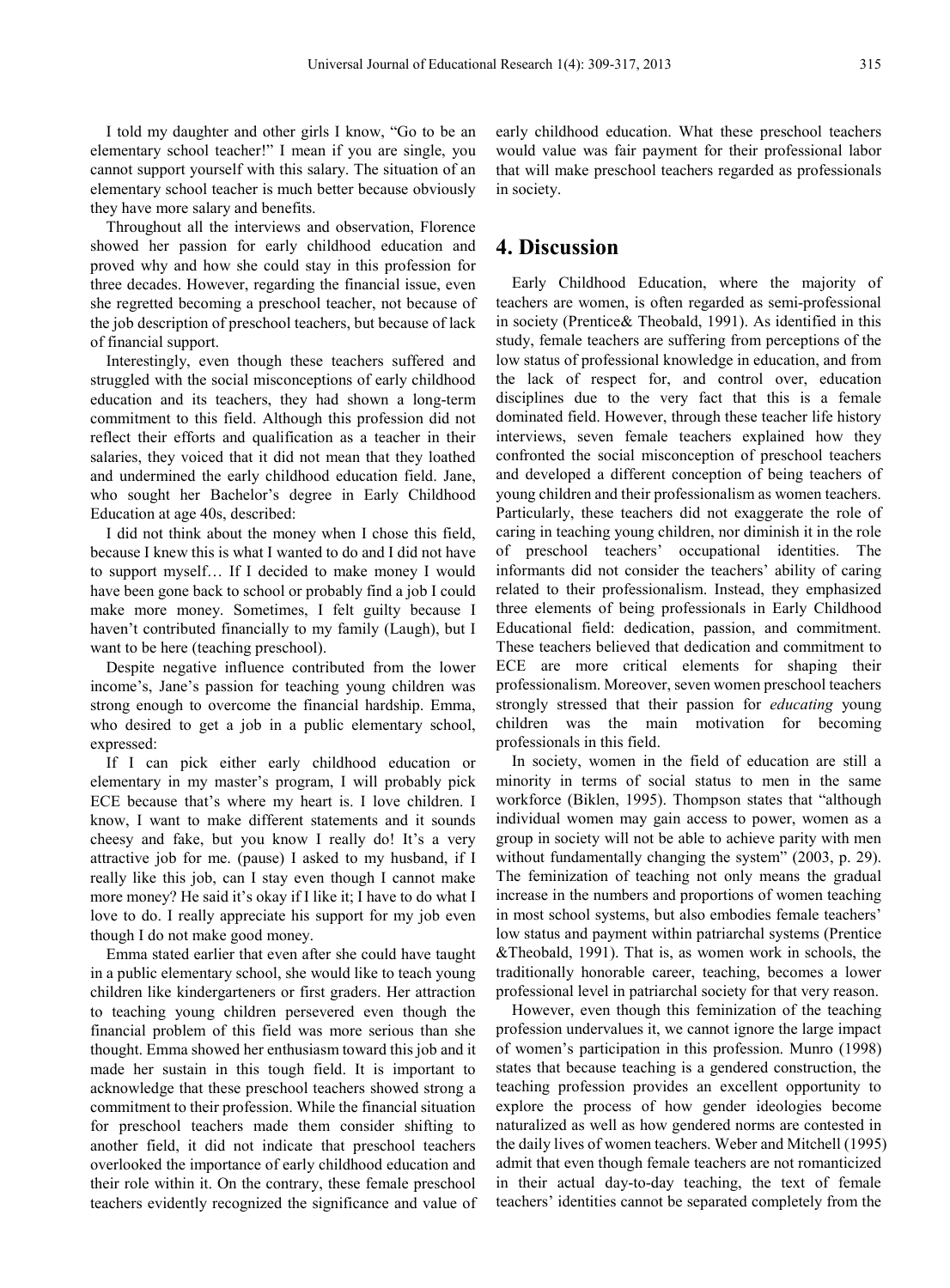texts of gender, love, and sexuality, which are created in popular cultures such as soap operas, magazines, novels, advertising, tabloids, and more (p.110). The emerging problem in this social and cultural context is that although these kinds of images of female teachers are inappropriate for the teachers' personal and occupational identities, there are no other ways for female teachers to express their own identities. Munro suggests, "listening to women's voices, studying women's writing and learning from women's experiences has been crucial to the feminist reconstruction of our understanding of the world" (1998, p. 6). Through the process of communicating with teachers, the personal voices of women teachers and the descriptions of their daily lives as teachers have been aired and revealed both the naturalization and contestation of gender expectations.

## **5. Conclusion**

The combination of early childhood education and feminist perspectives is the significance of this study. Since female teachers have mainly occupied preschool teaching positions, it was natural to think that teachers of young children are female. Interestingly, there is plentiful research on male teachers that explores their social and self-perceptions rather than that of female teachers in the field of ECE (Barnard, et al; 2000; Clyde, 1994; Shaham, 1991; Skelton, 2003; Weiner &Kallos, 2000). These researchers explained that because ECE is a female dominated profession, it is important to know how male teachers in this field construct their identities among the majority of female colleagues and within social biases: how men could work with young children (Shaham, 1991). The authors of these studies believe that showing why and how men build their personal identities as preschool teachers would help early childhood educators to recruit more male teachers for providing balanced gender role models for young children (Barnard, et al, 2000; Clyde, 1994; Shaham, 1991; Skelton, 2003).

The history of early childhood education shows that the teachers of young children have always been women, and this fact has been taken for granted over the centuries in America. If it is assumed that feminism is about women and the stories of their relationship with society, it is not understandable why there is a chasm between feminist scholarship on education and the literature on female teachers in early childhood education. Both feminism and early childhood practices have traditions of transformative agendas (Goldstein, 1997; Rensenbrink, 2001). Their practices of advocacy for children, women, and families have often been targeted at similar issues, but they have existed in parallel rather than overlapping efforts (Goldstein, 1997; Hauser &Jipson, 1998). Therefore, the separation of educational feminism and early childhood education feels awkward and artificial. In this perspective, using feminist perspectives to analyze female preschool teachers' identities seem particularly appropriate when looking at the identities

of early childhood educators (Hauser &Jipson, 1998). As revealed in this study, feminist perspectives can illuminate undiscovered or hidden identities of female preschool teachers and the impact they have upon their professionalism.

Not withstanding, we need to consider how women teachers in this profession are thinking about themselves as teachers and women and this study is the first step in this direction. It seems that male teachers in ECE are treated as a minority, and this is why they receive more attention regarding identity formation and the development of social perception; in turn, there is little research that explores the identities and perceptions of female teachers for young children. This tendency might support the assumption that women have more power over men in early childhood educational field, because most preschool teachers are women. When contextualized in the broader social reality, as explored in this study, this power is only in quantity (number of bodies) and not quality of authority. Just because of the fact that most teachers in early childhood education are women, women teachers do not often have opportunities to discover their needs and identities through research and their voices are thus ignored.

## **REFERENCES**

- [1] Acker, S. (1989). Rethinking Teachers' Careers in Acker (Ed.). Teachers, Gender & Careers. Philadelphia, P.A.: the Falmer Press.
- [2] Ayers, W. (1989). The good preschool teacher: Six teachers reflect on their lives. New York, NY: Teachers College Press.
- [3] Black, E. (1989). Women's work in a Man's World: Secretarial Training in a College of Further Education. in Acker (Ed.). Teachers, Gender & Careers. Philadelphia, P.A.: the Falmer Press.
- [4] Barnard, C., Howingh, L., Nezwek, M., Pryor-Bayard, D., Schmoldt, J., Stevens, J., Sturrus, W., Wabeke, S, & Weaver, L. (2000). Recommendations for improving the recruitment of male early childhood education professionals: The female viewpoint. Unpublished master's thesis, Grand Valley State University, Allendale, Michigan. (ERIC Document Reproduction Service No. ED 440759).
- [5] Biklen, S.K. (1995). School work: Gender and cultural construction of teaching.New York, NY: Teachers College Press.
- [6] Carter, P.A. (2002). Everybody's paid but the teacher: the teaching profession and the women's movement. New Work, NY: Teachers College, Columbia University.
- [7] Carter, K., & Doyle, W. (1996). Personal narrative and life history in learning to teach. In Sikula, J., Buttery, T.J., & Guyton, E. (Eds.) The Handbook of Research on Teacher Education. (pp. 120-142). New York: Macmillan.
- [8] Clyde, M. (1994, March-April). Men in Early Childhood: What do women think about it? Paper presented at meeting of